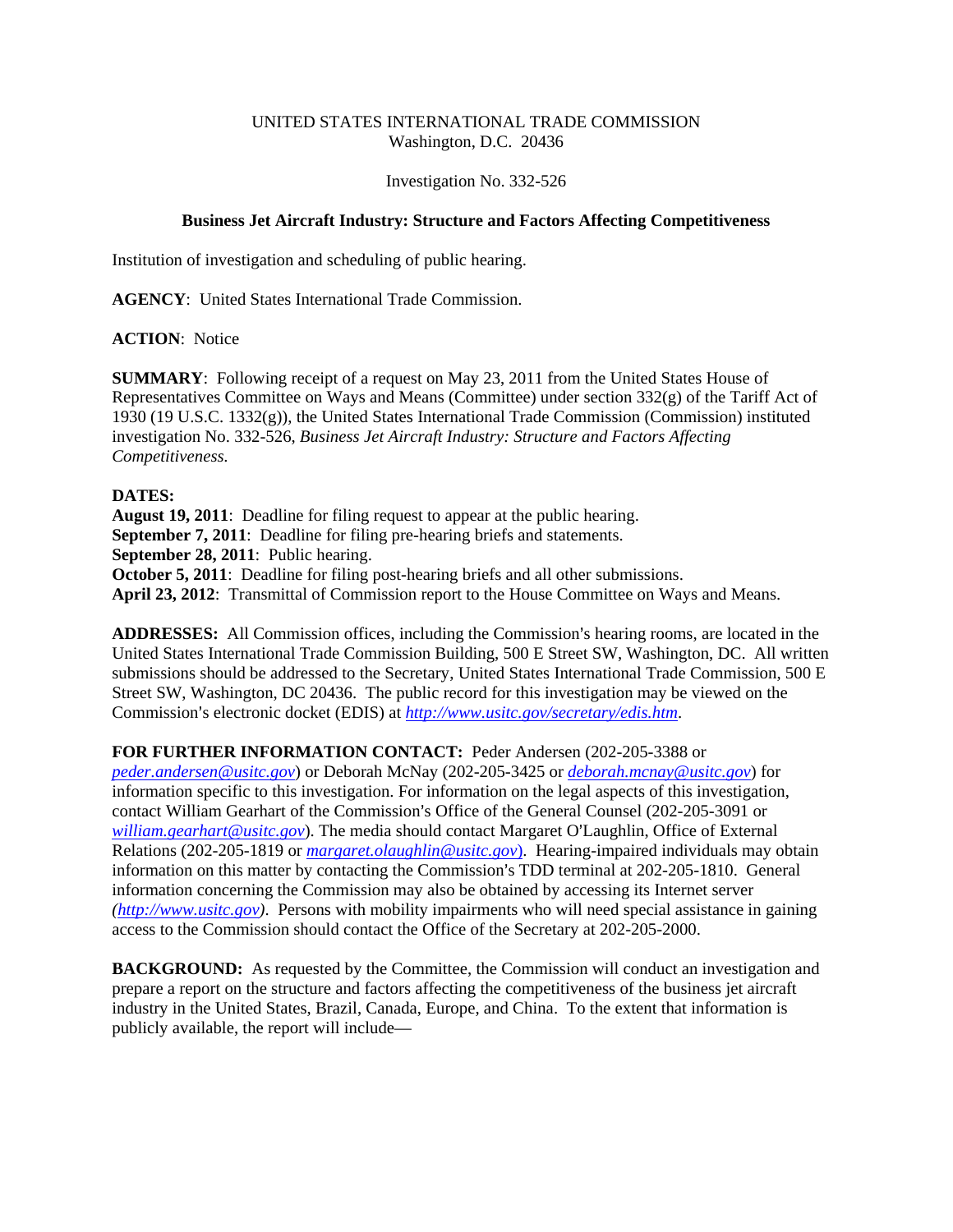- 1. An overview of the structure of the global industry, including supply chain relationships and foreign direct investment;
- 2. An overview of the global market for business jet aircraft and recent developments, such as the economic downturn, that may have affected demand;
- 3. An examination of production, consumption, sales, financing mechanisms, research and development, and business innovation;
- 4. Information on government policies and programs that focus on or otherwise involve the industry, including policies and programs affecting financing, aircraft research and development, and certification; and
- 5. A discussion of factors that may affect the future competitiveness of the U.S. business jet aircraft industry, such as workforce characteristics, changes in regional demand, and new or growing entrants through 2028.

The Committee asked that the report focus primarily on the 2006-11 time period, and that the Commission deliver its report no later than April 23, 2012.

**PUBLIC HEARING:** A public hearing in connection with this investigation will be held at the U.S. International Trade Commission Building, 500 E Street SW, Washington, DC, beginning at 9:30 a.m. on Wednesday, September 28, 2011. Requests to appear at the public hearing should be filed with the Secretary, not later than 5:15 p.m., August 19, 2011, in accordance with the requirements in the "Submissions" section below. All pre-hearing briefs and statements should be filed not later than 5:15 p.m., September 7, 2011; and all post-hearing briefs and all other statements should be filed not later than 5:15 p.m., October 5, 2011. In the event that, as of the close of business on August 19, 2011, no witnesses are scheduled to appear at the hearing, the hearing will be canceled. Any person interested in attending the hearing as an observer or nonparticipant may call the Secretary to the Commission (202- 205-2000) after August 19, 2011, for information concerning whether the hearing will be held.

**WRITTEN SUBMISSIONS**: In lieu of or in addition to participating in the hearing, interested parties are invited to submit written statements concerning this investigation. All written submissions should be addressed to the Secretary, and should be received not later than 5:15 p.m., October 5, 2011. All written submissions must conform with the provisions of section 201.8 of the Commission's *Rules of Practice and Procedure* (19 C.F.R. 201.8). Section 201.8 requires that a signed original (or a copy so designated) and fourteen (14) copies of each document be filed. In the event that confidential treatment of a document is requested, at least four (4) additional copies must be filed, in which the confidential information must be deleted (see the following paragraph for further information regarding confidential business information). The Commission's rules authorize filing submissions with the Secretary by facsimile or electronic means only to the extent permitted by section 201.8 of the rules (see Handbook for Electronic Filing Procedures, *http://www.usitc.gov/secretary/fed\_reg\_notices/rules/documents/ handbook\_on\_electronic\_filing.pdf*). Persons with questions regarding electronic filing should contact the Secretary (202-205-2000).

Any submissions that contain confidential business information must also conform with the requirements of section 201.6 of the *Commission*=*s Rules of Practice and Procedure* (19 C.F.R. 201.6). Section 201.6 of the rules requires that the cover of the document and the individual pages be clearly marked as to whether they are the "confidential" or "non-confidential" version, and that the confidential business information be